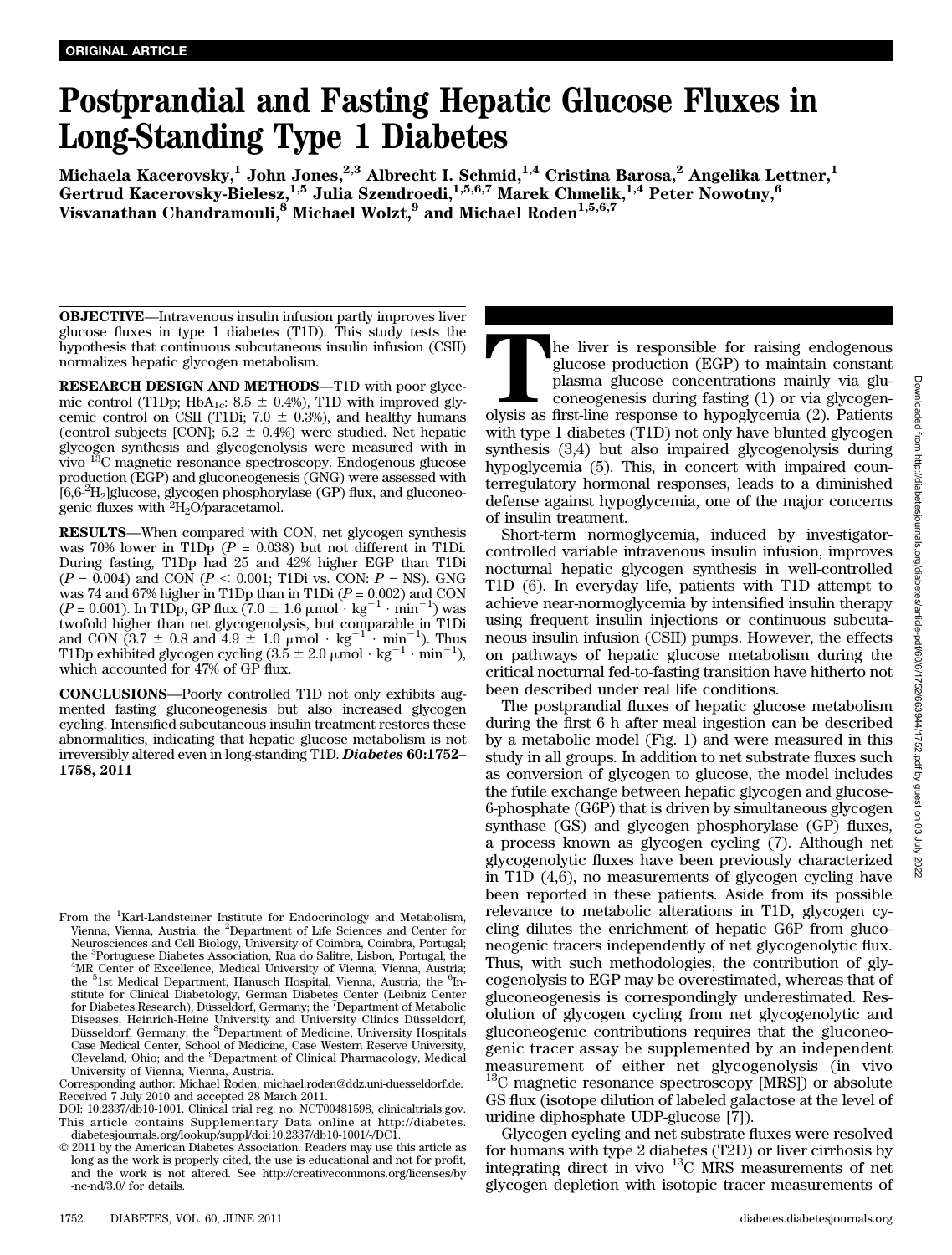

FIG. 1. Metabolic model representing fluxes between G6P, glycogen, glucose, and the parameters of glycogenolytic flux derived by  $\frac{3}{2}H_2O$  and  $^{13}C$  MR methods. Component fluxes include GS flux, GP, GNG, and EGP. The in vivo <sup>13</sup>C MRS assay measures the net loss of hexose from the pool of glycogen metabolites (i.e., net glycogenolysis), and GNG is<br>calculated as EGP – net glycogenolysis. Net glycogenolysis represents the difference between GP and GS, hence the fraction of EGP derived from net glycogenolytic flux is equal to  $(GP - GS)/EGP$ . The  ${}^{2}H_{2}O$ method measures the fractional contribution of GP to EGP flux. When GS is zero, net glycogenolysis and GP are equal. During glycogen cycling, where GS is active, GP is higher than net glycogenolysis.

EGP, gluconeogenesis, and GP fluxes (8,9). Here, we tested the hypothesis that patients with CSII-treated T1D should have normal hepatic glycogen metabolism by applying an integrated approach comprising direct 13C MRS measurements of liver glycogen and simultaneous assessment of fluxes through GP, glycogen cycling, EGP, and GNG using  $[6,6\text{-}^2\text{H}_2]$ glucose and  $^2\text{H}_2$ O/glucuronide.

#### RESEARCH DESIGN AND METHODS

Volunteers. Twenty-two volunteers were included, comprising patients with long-standing C-peptide–negative T1D and T1D poor (T1Dp) or T1D improved (T1Di) glycemic control and nondiabetic humans without family history of diabetes (control subjects [CON]) (Table 1). All participants underwent clinical examination including medical history and laboratory tests to exclude general internal, endocrine, and metabolic diseases. They were sedentary and had comparable habitual physical activity as assessed with a self-administered questionnaire (10). After detailed information, all participants consented in writing to the study, which had been reviewed and approved by the Ethical Board of the City of Vienna and registered at ClinicalTrials.gov (NCT00481598). Study protocol. Patients with T1Dp were treated by multiple daily insulin injections and instructed to omit NPH- or Zn-insulin and only use regular insulin to control blood glucose for 24 h before the experiment. Although CON were studied once, patients with T1Dp who responded to CSII with  $HbA_{1c}$  levels  $\leq$ 7.2% for at least 5 months were studied before and after switching to CSII. Six of the 10 patients did not meet this criterion and were therefore excluded from the T1Di. Another four patients on CSII with target glycemic control for at least 5 months were recruited and studied once.

After admission to the clinical research unit, all volunteers received intravenous catheters (Vasofix, Braun; http://www.bbraun.com/index.cfm) in antecubital veins of both arms for blood sampling and infusions at  $\sim$ 7:00 A.M. Three standard mixed meals (60% carbohydrate, 20% protein, 20% fat) were served at 8:00 A.M. (737 kcal solid), 1:00 P.M. (735 kcal solid), and 6:40 P.M. (823 kcal liquid meal) (4,6). Patients received subcutaneous insulin injections before meals and when necessary to avoid excessive plasma glucose excursions.  $13C$  MRS was performed in 60-min sessions to monitor liver glycogen at 5:30 P.M., 11.30 P.M., 2:00 A.M., and 7:00 A.M., respectively.

At 10:30 P.M., a primed-continuous  $(0.05 \text{ mg} \cdot \text{kg}^{-1} \cdot \text{min}^{-1})$  infusion of [6,6-<sup>2</sup> H2]glucose was started and continued until 6:00 A.M. the next day. To confirm isotopic steady state, blood samples were drawn to measure tracer enrichments at 12:30, 12:40, and 12:50 A.M.; at 3:10, 3:20, and 3:30 A.M.; and at 6:30, 6:40, and 6:50 A.M.

At 11:00 p.m., all volunteers drank a total of 3 g/kg body water of  ${}^{2}{\rm H}_{2}{\rm O}$ (99.9% enriched; Cambridge Isotope Laboratories, Andover, MA). Body water was assumed to be 60% in men and 50% in women (11,12). Thereafter, they had free access to drinking water containing  $0.3\%$  <sup>2</sup>H<sub>2</sub>O to maintain isotopic equilibrium in body water. At 03:00 A.M., they ingested 1,000 mg paracetamol. Between 5:30 and 6:00 A.M., MRS was performed to measure hepatic lipid content (HLC) and phosphorus compounds. Between 06:00 A.M. and 08:00 A.M., urine was collected and evaporated for measuring recovery of paracetamol glucuronide (13). Blood was drawn to measure glucose every 30 min between 7:00 A.M. and 12:00 P.M. and then at timed intervals to determine  $[6,6^2\mathrm{H}_2]$ glucose enrichments, metabolites, and hormones.

Measurement of glucuronide  $^2\mathrm{H}$  enrichment in urine water. <code>Paracetamol</code> glucuronide was converted to monoacetone glucose (MAG) as described (13,14). MAG was dissolved in acetonitrile/water (90/10% vol/vol) for NMR analysis. Urinary paracetamol glucuronides were obtained in sufficient yields for NMR analysis from 8 of 8 healthy subjects, 7 of 10 T1Dp, and 5 of 8 T1Di. Proton-decoupled <sup>2</sup>H NMR spectra were acquired with an 11.75-T Varian Unity 500 system equipped with a 5-mm broadband probe. For samples with low amounts of MAG, spectra were obtained with a 14.1T VNMR600 spectrometer equipped with a 3-mm microprobe (Varian, Palo Alto, CA). Spectra were acquired at 50°C without field-frequency lock with 90° pulse angle, 10-ppm sweep width, and 1.6-s acquisition time (Fig. 2). Between 11,100 and 50,000 free induction decays (FID) were acquired per sample for collection times of 6-27 h. Fully relaxed <sup>1</sup>H NMR spectra were obtained under the same conditions with  $45^{\circ}$  pulse width, 3-s acquisition time, and a 20-s delay. Each <sup>1</sup>H spectrum was acquired with a single FID. <sup>2</sup>H enrichment of urine water was analyzed by  ${}^{2}H$  NMR (15). All NMR spectra were analyzed using the curvefitting routine supplied with the NUTS PC-based NMR spectral analysis program (Acorn NMR, Fremont, CA).

MRS and magnetic resonance imaging. Volunteers were examined in supine position for MRS on a 3-T Bruker Biospin (Ettlingen, Germany) and for magnetic resonance imaging (MRI) on a Siemens TIM Trio (Erlangen, Germany). <sup>1</sup>

<sup>1</sup>H MRS was used for the determination of HCL using single voxel spectroscopy (STEAM) (16), jMRUI (17), and AMARES (18). <sup>13</sup>C MRS was used for quantification of liver glycogen with a circular, 10-cm diameter surface coil placed over the lateral aspect of the liver, which was confirmed by MRI (4). One session consisted of four to five 10-min blocks (19) during which 4,096 <sup>13</sup>C FIDs were acquired every 150 ms (pulse-acquire experiment, 500  $\mu$ s adiabatic excitation pulse). For absolute quantification the experiment was also performed on a glucose solution of known concentration and volume. Supplemental Figure 1 shows example spectra of one CON, T1Dp, and T1Di, respectively.

Liver volume was quantified by acquiring axial  $T_1$ -weighted MRI of the abdomen during one breath-hold and analyzed using home-built semiautomatic software (20). Mean liver volume was not different between groups (T1Dp: 1,602  $\pm$  380; T1Di: 1,402  $\pm$  164; CON: 1,451  $\pm$  366 cm<sup>3</sup>;  $P = NS$ ).

TABLE 1

| Anthropometric and fasting blood parameters (means $\pm$ SD [95% CI]) in patients with T1Dp or T1Di glycemic control and in CON |  |  |  |  |
|---------------------------------------------------------------------------------------------------------------------------------|--|--|--|--|
|---------------------------------------------------------------------------------------------------------------------------------|--|--|--|--|

|                            | T1D <sub>p</sub>          | T1Di                               | <b>CON</b>               |
|----------------------------|---------------------------|------------------------------------|--------------------------|
| $N$ total (female/male)    | 10 [4/6]                  | 8 [3/5]                            | 8 [4/4]                  |
| Age (years)                | $35 \pm 10$ [28-42]       | $35 \pm 10$ [27-43]                | $31 \pm 11$ [21-40]      |
| $BMI$ (kg/m <sup>2</sup> ) | $25 \pm 3$ [23-27]        | $26 \pm 3$ [24-28]                 | $24 \pm 4$ [21-28]       |
| Physical activity          | $2.8 \pm 0.6$ [2.2–3.3]   | $2.6 \pm 0.8$ [1.9–3.3]            | $2.9 \pm 0.6$ [2.3–3.4]  |
| Diabetes duration (years)  | $20 \pm 13$ [11-30]       | $17 \pm 14$ [4-29]                 |                          |
| Hemoglobin $A_{1c}$ (%)    | $8.5 \pm 0.4$ [8.1–8.8]†  | $7.0 \pm 0.3$ [6.7-7.2] $\ddagger$ | $5.2 \pm 0.4$ [4.9-5.5]* |
| Glucose (mmol/L)           | $10.6 \pm 3.2$ [8.3-12.9] | $7.6 \pm 3.3$ [4.9-10.3]           | $5.0 \pm 0.4$ [4.7-5.4]§ |

Mean physical activity is calculated from rating on a scale ranging from 1 [low] to 5 [high degree of activity] and given in arbitrary units. \*CON vs. T1Dp  $P < 0.001$ ; †T1Dp vs. T1Di  $P < 0.001$ ; ‡CON vs. T1Di  $P < 0.001$ ; §CON vs. T1Dp  $P = 0.001$ .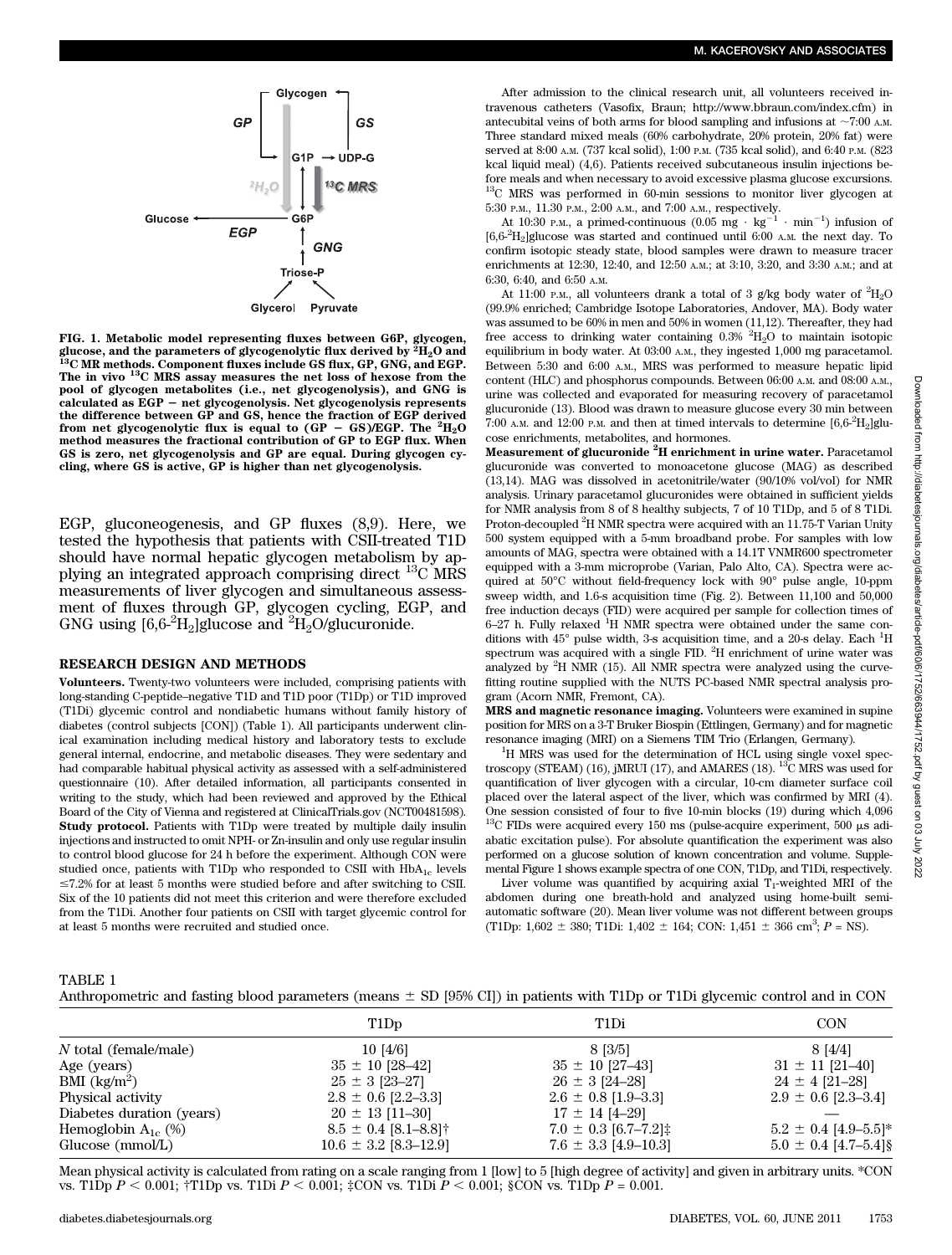

FIG. 2.  $\rm ^2H$  NMR spectra of urinary glucuronides following derivatization to MAG from a healthy control subject, a diabetic patient with poor glycemic control (T1Dp), and a diabetic patient with good glycemic control (T1Di). The number above each signal represents its positional origin in the MAG molecule. The ratio of signal 5 and signal 2 areas (H5 to-H2) is also shown.

Metabolites and hormones. Plasma glucose was measured using the glucose oxidase method (Glucose Analyzer II; Beckmann Instruments, Fullerton, CA). Plasma insulin, C-peptide, and glucagon were determined by double-antibody radioimmunoassays (Linco, St. Charles, MO; http://www.millipore.com/); HbA1c using HPLC (Bio-Rad, Hercules, FL); and triglycerides, total, HDL-, and LDL-cholesterol using routine laboratory methods (Abbot Aeroset LN09D05– 01, A1522460). Free fatty acids (FFA) were assayed microfluorimetrically (Wako Chem; http://www.wakousa.com/) in orlistat-treated samples to prevent in vitro lipolysis (21). Plasma growth hormone was measured by immunoradiated matrix assay (DiaSorin, Saluggia Vercelli, Italy; http://www. diasorin.com).

Calculations. EGP was measured using isotopic dilution, whereas net hepatic glycogenolysis (GLYnet) was simultaneously measured by in vivo  $^{13}$ C MRS, yielding net GNG as the difference between EGP and GLYnet (22). Rates of net hepatic glycogen synthesis during the absorptive period were calculated from linear regression analysis of glycogen concentrations measured by  $13<sup>C</sup>$  MRS from immediately before the meal at 5:30 P.M. until peak levels were reached (4).

Rates of GLYnet during the postabsorptive period (6–12 h after dinner) were calculated from linear regression of glycogen concentrations measured from peak levels until 8:00 A.M. the following morning. Rates of EGP (in  $\mu$ mol  $\cdot$  kg<sup>-1</sup>  $\cdot$  min<sup>-1</sup>) were calculated by dividing the  $[6,6^2]$ H<sub>2</sub>]glucose infusion rate times tracer enrichment by the percent tracer enrichment in plasma and subtracting the tracer infusion rate (23). Rates of GNG (in  $\mu$ mol · kg<sup>-1</sup> · min<sup>-1</sup>) were estimated as follows (24):  $GNG = EGP - GLYnet$ .

Fractional GP flux contribution to EGP is given as  $1 - (H5/H2)$  where H5-to-H2 is the ratio of glucuronide position 5 to position 2 enrichment from  ${}^{2}{\rm H}_{2}{\rm O}$ (8). Absolute GP flux (in  $\mu$ mol  $\cdot$  kg<sup>-1</sup>  $\cdot$  min<sup>-1</sup>) was calculated as follows: GP =  $EGP \times [1 - (H5/H2)].$ 

Given certain assumptions on the order of glucosyl uptake and release from glycogen (7), GP flux reflects the sum of GLYnet and GS fluxes (8,9). When GS activity is negligible (i.e., no glycogen cycling), GP flux by  ${}^2\mathrm{H}_2\mathrm{O}$  equals GLYnet flux by in vivo  $^{13}$ C MRS (7–9). However, in the presence of glycogen cycling when both GP and GS fluxes are active, GP is higher than that of GLYnet, with the difference being accounted for by GS (Fig. 1).

Glycogen cycling activity during net glycogen breakdown, defined as the GS flux  $(\mu \text{mol} \cdot \text{kg}^{-1} \cdot \text{min}^{-1})$ , was estimated as follows: GS = GP - GLYnet.

These calculations assume that 1) all EGP was derived from hepatic G6P with no relevant extrahepatic glucose production, i.e., kidney, and 2) during glycogen cycling, G6P molecules labeled in position 5 from the gluconeogenic pathway that are recruited for glycogen synthesis are trapped in glycogen and are not recycled back to G6P during the glycogenolysis step (7).

Areas under the curve of plasma glucose concentrations (AUCglu) were estimated with the trapezoidal rule for defined time periods (25).

Statistics. All analyses were performed using SPSS 14.0 software (SPSS; http:// www.spss.com). Data are presented as means  $\pm$  SDs with 95% CIs. Betweengroup comparisons were performed using ANOVA with Tukey post hoc testing or the two-tailed Student  $t$  test when appropriate. Linear correlations are

Pearson product-moments correlations (R, P). Spearman correlations were used for parameters with skewed distribution.  $P$  values of  $< 0.05$  were considered to indicate significant differences.

### **RESULTS**

Baseline data. Anthropometric variables were comparable between groups (Table 1). Plasma glucose was higher in T1Dp than in the other groups.  $HbA_{1c}$  was lower in T1Di than in T1Dp but higher than in CON. HCL were similar in all groups (T1Dp,  $2.5 \pm 1.6\%$ ; T1Di,  $2.5 \pm 1.5\%$ ; CON,  $3.9 \pm$  $2.4\%; P = NS$ ).

Fasting period. Plasma glucose was more than twofold greater in T1Dp than in CON and tended to be higher  $(P =$ 0.162) in T1Di than in CON (Table 1). Fasting insulin tended to be lower in CON (T1Dp 123  $\pm$  74, T1Di 188  $\pm$ 253, CON 81  $\pm$  51 pmol/L; T1Dp vs. CON  $P = 0.829$ , T1Di vs. CON  $P = 0.339$ . T1Dp vs. T1Di  $P = 0.627$  (Fig. 3C). Plasma glucagon (T1Dp 55  $\pm$  15, T1Di 72  $\pm$  19, CON 59  $\pm$ 19 ng/L; Fig. 3D) and FFA were similar (T1Dp 564  $\pm$  374, T1Di 778  $\pm$  463, CON 354  $\pm$  145  $\mu$ mol/L; P = NS; Fig. 3B). Plasma cortisol (T1Dp 8.4  $\pm$  5.4, T1Di 6.7  $\pm$  4.9, CON 9.4  $\pm$ 6.6  $\mu$ g/dL; P = NS) and growth hormone (T1Dp 3.1  $\pm$  1.8, T1Di 4.4  $\pm$  2.0, CON 2.5  $\pm$  2.9 ng/mL; P = NS) were also comparable across the groups.

Postprandial period (0–6 h after dinner). Mean plasma glucose was lower in T1Di than in T1Dp but about twofold higher than in CON (T1Dp vs. CON  $P < 0.001$ , T1Di vs. CON  $P < 0.001$ , T1Dp vs. T1Di  $P = NS$ ; Fig. 3A). AUCglu was comparable between T1Dp and T1Di (T1Dp 1,088  $\pm$ 345, T1Di 1,290  $\pm$  488, CON 175  $\pm$  119 mmol  $\cdot$  L<sup>-1</sup>  $\cdot$  min <sup>-1</sup>; T1Dp vs. T1Di  $P =$  NS, T1Dp vs. CON  $P < 0.001$ , T1Di vs. CON  $P < 0.001$ ). Plasma FFA decreased in all groups (T1Dp 57  $\pm$  31%, T1Di 23  $\pm$  10%, CON 33  $\pm$  16%; T1Dp P = 0.023, T1Di  $P = 0.013$ , CON  $P = 0.002$  vs. predinner values; Fig. 3B). Plasma insulin and glucagon, peripheral insulinto-glucagon ratios (Fig. 3C and D), cortisol (T1Dp 9.3  $\pm$ 4.7, T1Di 6.3  $\pm$  3.6, CON 7.1  $\pm$  3.6 µg/dL; P = NS), and growth hormone (T1Dp  $3.1 \pm 2.6$ , T1Di  $3.0 \pm 3.7$ , CON  $2.2 \pm 2.4$  ng/mL;  $P = NS$ ) were not different between groups.

T1Di accumulated slightly more hepatic glycogen upon meal ingestion than T1Dp, but hepatic glycogen did not differ between groups (T1Dp vs. CON  $P = 0.270$ , T1Dp vs. T1Di  $P = 0.159$ , T1Di vs. CON  $P = 0.952$ ; Table 2). Net hepatic glycogen synthesis was lower in T1Dp than in CON  $(1.0 \pm 1.8 \text{ vs. } 3.3 \pm 2.3 \text{ }\mu\text{mol}\cdot\text{ kg}^{-1}\cdot\text{min}^{-1}; P = 0.038)$ but not different between CON and T1Di  $(2.7 \pm 1.4)$  $\mu$ mol · kg<sup>-1</sup> · min<sup>-1</sup>; *P* = 0.782; Fig. 4).

Postabsorptive period (6–12 h after dinner). Mean plasma glucose was highest in T1Dp (T1Dp 14.7  $\pm$  2.3, T1Di 9.7  $\pm$  1.8, CON 4.9  $\pm$  0.3 mmol/L; T1Dp vs. CON P < 0.001, T1Dp vs. T1Di  $P < 0.001$ , T1Di vs. CON  $P < 0.001$ ; Fig. 3A). AUCglu was comparable between T1Dp and T1Di (T1Dp 757  $\pm$  400, T1Di 1,041  $\pm$  452, CON 85  $\pm$  45 mmol  $\cdot$  L  $^{-1}$   $\cdot$  min<sup>-1</sup>; T1Dp vs. T1Di P = NS, T1Dp vs. CON  $P < 0.001$ , T1Di vs. CON  $P < 0.001$ ). Plasma insulin was higher in T1Di compared with CON (T1Dp  $19 \pm 12$ , T1Di  $33 \pm 30$ , CON  $10 \pm 4$  pmol/L; T1Di vs. CON  $P = 0.05$ ; Fig. 3C). Plasma FFA (T1Dp 574  $\pm$  244, T1Di 552  $\pm$  446, CON  $399 \pm 198$  µmol/L; P = NS; Fig. 3B), cortisol (T1Dp 12.5  $\pm$ 3.7, T1Di 16.6  $\pm$  5.9, CON 13.0  $\pm$  5.3 µg/dL; P = NS), and growth hormone (T1Dp  $3.8 \pm 4.5$ , T1Di  $3.6 \pm 3.7$ , CON  $4.7 \pm 7.3$  ng/mL; P = NS) did not differ between groups.

GLYnet varied considerably but was not different between groups (T1Dp  $3.3 \pm 1.6$ , T1Di  $5.3 \pm 3.2$ , CON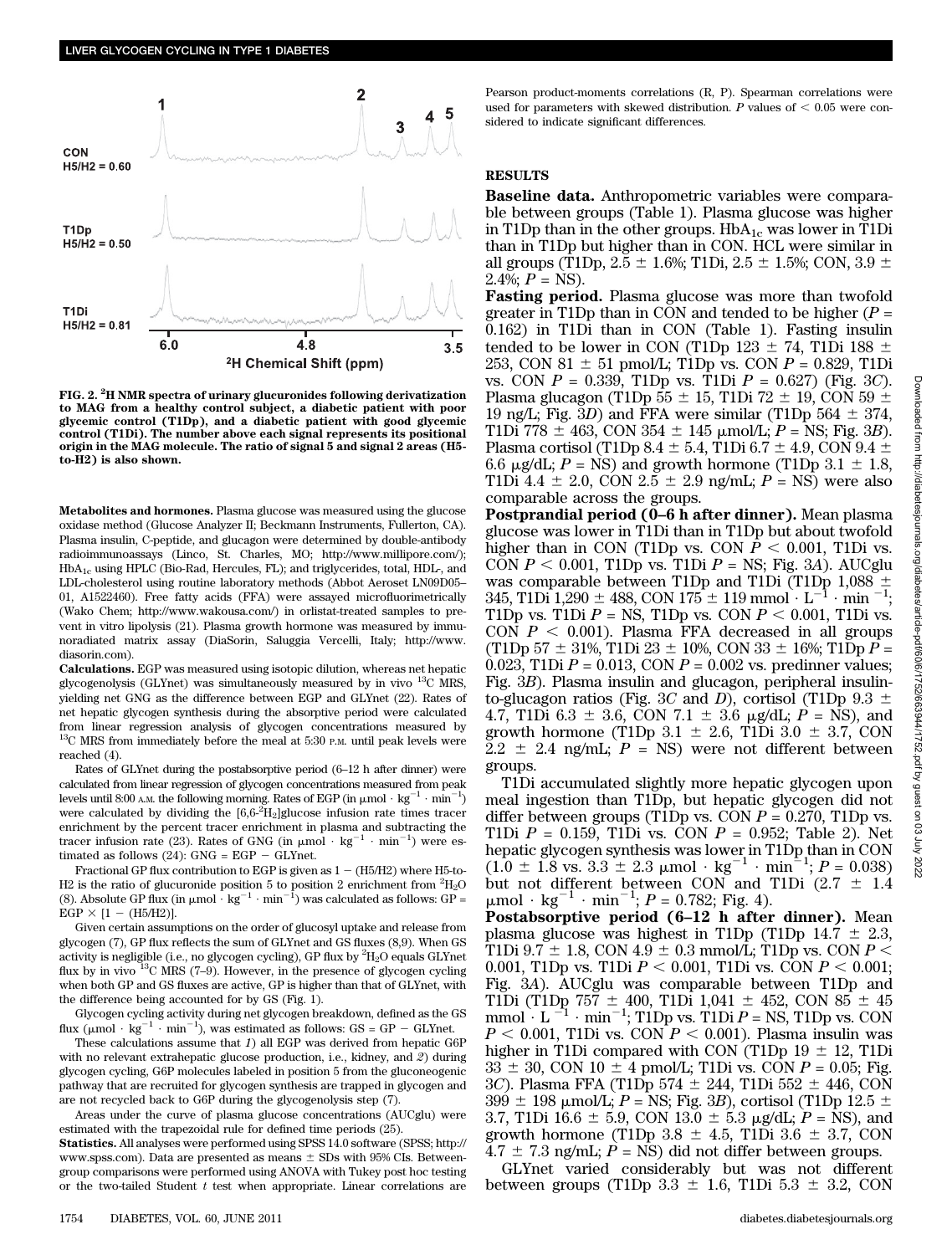

FIG. 3. Plasma concentrations of glucose  $(A)$ , FFA  $(B)$ , insulin  $(C)$ , and glucagon  $(D)$  in CON ( $\blacktriangle$ ), T1Dp ( $\blacklozenge$ ), and T1Di ( $\bigcirc$ ). Mean plasma glucose from 6:30 P.M. until 5:30 A.M. is shown. \*T1Dp vs. CON  $P < 0.001$ ; \*\*T1Dp vs. T1Di  $P = 0.017$ ; †CON vs. T1Di  $P < 0.001$ ; plasma insulin concentration at 1:30 A.M.  $\ddagger$ CON vs. T1Di P = 0.036. Data are presented as means  $\pm$  SEM.

 $4.0 \pm 1.5 \text{ }\mu\text{mol} \cdot \text{kg}^{-1} \cdot \text{min}^{-1}$ ; T1Dp vs. CON  $P = 0.787$ , T1Dp vs. T1Di  $P = 0.\overline{161}$ , T1Di vs. CON  $P = 0.479$ ; Fig. 4). EGP was higher in T1Dp (16.5  $\pm$  2.3 µmol  $\cdot$  kg<sup>-1</sup>  $\cdot$  min<sup>-1</sup>) than in T1Di and CON (13.2  $\pm$  1.3 vs. 11.6  $\pm$  2.0 µmol  $\cdot$  kg<sup>-1</sup>  $\cdot$  $\min^{-1}$ ; T1Dp vs. T1Di  $P = 0.004$ , T1Dp vs. CON  $P < 0.001$ ). Accordingly, GNG was greater in T1Dp compared with both T1Di and CON (T1Dp  $13.2 \pm 3.0$ , T1Di  $7.9 \pm 3.1$ , CON 7.6  $\pm$  2.3 µmol  $\cdot$  kg<sup>-1</sup>  $\cdot$  min<sup>-1</sup>; T1Dp vs. T1Di P = 0.002, T1Dp vs. CON  $P = 0.001$ ).

 $GP$  flux from  ${}^{2}H_{2}O/g$ lucuronide was lower in T1Di than in T1Dp (T1Dp 7.0  $\pm$  1.6, T1Di 3.7  $\pm$  0.8, CON 4.9  $\pm$  1.0  $\mu$ mol  $\cdot$  kg<sup>-1</sup>  $\cdot$  min<sup>-1</sup>; T1Dp vs. T1Di  $P = 0.005$ , T1Dp vs. CON  $P = NS$ ; Fig. 4). Glycogen cycling was highest in T1Dp (T1Dp 3.5  $\pm$  2.0, T1Di -2.3  $\pm$  1.9, CON 1.0  $\pm$  1.3  $\mu$ mol  $\cdot$  $kg^{-1}$  min<sup>-1</sup>; T1Dp vs. T1Di P = 0.008, T1Dp vs. CON P = NS). In T1Dp, glycogen cycling accounted for 47% of total GP flux. This degree of glycogen cycling activity resulted in substantial overestimation of the contribution of glycogenolytic flux to EGP by  ${}^{2}H_{2}O$  compared with the fractional glycogenolytic contribution by in vivo 13C MRS  $(43 \pm 8 \text{ vs. } 20 \pm 9\%; P < 0.001)$ . In contrast, both methods yielded equivalent glycogenolytic contributions to EGP in both T1Di and CON groups reflecting less glycogen cycling. For T1Di, GLYnet and GP flux accounted for  $41 \pm 19$ and  $28 \pm 6\%$  of EGP. For CON, the corresponding values were  $35 \pm 9$  and  $41 \pm 6\%$  of EGP. Supplemental Table 1 shows the individual fluxes of GLYnet and glycogen phosphorylase (GLYphos) fluxes.

Correlation analyses. EGP correlated positively with glycogen cycling ( $R^2 = 0.347$ ;  $P = 0.008$ ; Fig. 5A), HbA<sub>1c</sub>  $(R^2 = 0.525; P < 0.001;$  Fig. 5B) and fasting plasma glucose  $(R^2 = 0.382; P = 0.001)$ . Insulin requirements (T1Dp: 43  $\pm$ ) 12 units/24 h, T1Di:  $54 \pm 14$  units/24 h;  $P = NS$ ) correlated positively with BMI ( $R^2 = 0.257$ ;  $P = 0.032$ ) and negatively with GP flux  $(R^2 = 0.445; P = 0.025)$  across all T1D.

## DISCUSSION

This study shows that long-term improvement of glycemic control using CSII-pump improves abnormal hepatic glucose metabolism in T1D even despite short-term hyperglycemia. To mimic everyday life, the patients with T1D applied insulin subcutaneously throughout the study days. This is in contrast with previous studies, where short-term normoglycemia was achieved by variable intravenous insulin infusion and only at supra-physiological plasma insulin concentrations (4,6). Thus, although our study recorded marked improvements in average plasma glucose and  $HbA_{1c}$ levels, it could not obtain strict normoglycemia even in the well-controlled T1Di. Nevertheless, CSII pump therapy improved hepatic glucose metabolism, as seen by raised rates of glycogen synthesis during meal ingestion and more effective suppression of EGP and GNG during fasting in T1Di.

During fasting, healthy humans appear to have only minimal glycogen cycling activity as reported (8,15) and confirmed by the current study. Acute hyperglycemia per se

TABLE 2

|  | Hepatic glycogen concentrations before and after ingestion of an 823-kcal mixed meal at 6:30 P.M. in T1Dp, T1Di, and CON |  |  |  |  |  |  |  |  |
|--|--------------------------------------------------------------------------------------------------------------------------|--|--|--|--|--|--|--|--|
|--|--------------------------------------------------------------------------------------------------------------------------|--|--|--|--|--|--|--|--|

|                               | Before dinner          | $+5h$                  | $+7.5 h$               | $+12.5 h$              |
|-------------------------------|------------------------|------------------------|------------------------|------------------------|
| T <sub>1</sub> D <sub>p</sub> | $190 \pm 66$ [143-237] | $209 \pm 68$ [161-257] | $210 \pm 55$ [170-250] | $157 \pm 40$ [129-185] |
| T1Di                          | $209 \pm 47$ [170-248] | $270 \pm 62$ [219-322] | $263 \pm 74$ [201-325] | $173 \pm 43$ [137-209] |
| CON                           | $197 \pm 67$ [141-253] | $260 \pm 74$ [198-323] | $225 \pm 76$ [161–288] | $174 \pm 57$ [126-222] |

Values are means  $\pm$  SD [95% CI] in micromoles per liter liver.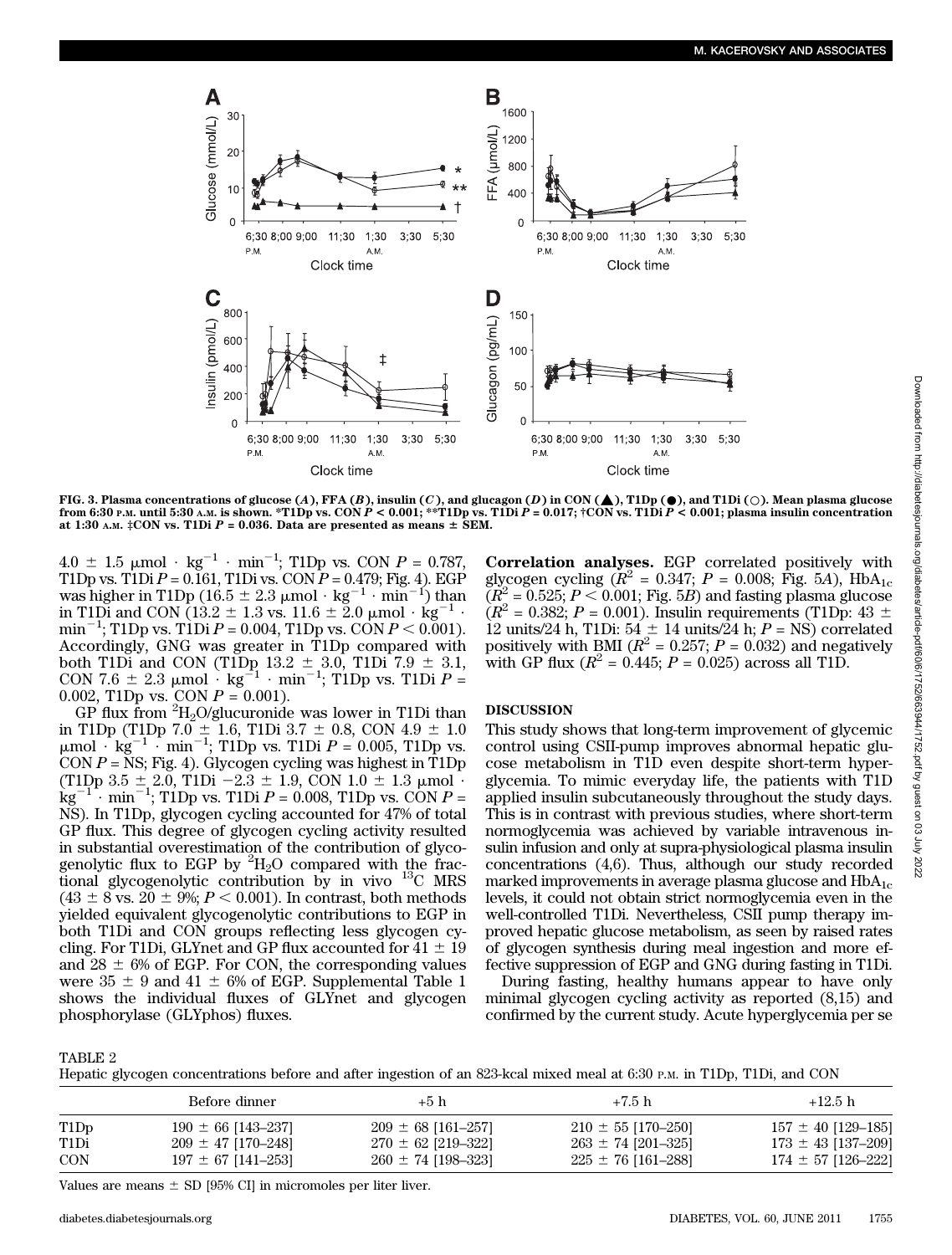

FIG. 4. GNG, GP, glycogen cycling, and GLYnet in healthy CON (white bars), T1Di (hatched bars), and T1Dp (black bars). \*CON vs. T1Dp P = 0.001; \*\*T1Di vs. T1Dp  $\tilde{P} = 0.002$ ; †T1Di vs. T1Dp  $P = 0.021$ ; ‡T1Di vs. T1Dp  $P = 0.02$ . Data are presented as means  $\pm$  SEM.

inhibits GP flux in healthy subjects (25). Stingl et al. (26) showed modest glycogen cycling during hyperglycemichyperinsulinemic clamps mimicking postprandial conditions in healthy subjects. Other studies of healthy subjects demonstrated that hyperinsulinemia and relative hypoglucagonemia may stimulate glycogen cycling (25,27). Although its clinical relevance is not entirely clear, glycogen cycling may serve to limit the accumulation of liver glycogen at high glycogen concentrations (28). Under hyperglycemic-hyperinsulinemic conditions, on the other hand, glycogen cycling may be the principal mechanism to inhibit GLYnet and EGP (27). In contrast, patients with T2D exhibit substantial glycogen cycling of  $\sim$ 25% of EGP after overnight fasting (8). In the fed state, this could explain lower glycogen stores and thus contribute to postprandial hyperglycemia (7).

Insulin and glucagon are also potent regulators of glycogenolysis, as indicated by reduced glycogen breakdown during hyperinsulinemia and hypoglucagonemia (25,27,29). It was hypothesized that complete normalization of glycogen metabolism could only be achieved by raising the insulin-toglucagon ratio (6). In the current study, peripheral insulin and glucagon levels were comparable between CON and T1D, and within the range of other studies (30). Because all

T1D were C-peptide negative, portal insulin concentrations and portal insulin-to-glucagon ratios were about twofold higher in CON than in T1D (31). Thus one might speculate that glycogen synthesis should have been higher in CON compared with either group of T1D, which was not the case in the current study.

The marked decrease in plasma FFA levels after dinner in all groups suggests normal insulin sensitivity at least with respect to lipolysis. One could argue that significant improvement of hepatic glycogenolysis after CSII pump treatment was not achieved, because glycemic control was insufficient compared with previous studies (6). Then again, glycogen synthesis was significantly improved as well as EGP was reduced, along with gluconeogenesis. This leaves acute hyperglycemia as the most probable cause for the incomplete restoration of glycogenolysis in line with previous clinical data (32). Petersen et al. (27) reported accordingly that in healthy humans, hyperglycemia per se reduces net hepatic glycogenolysis primarily through inhibition of GP flux. Hyperinsulinemia, on the other hand, also inhibits glycogenolysis, but presumably via the activation of glycogen synthase.

It is intriguing that EGP and GNG were near normal in T1Di despite short-term hyperglycemia. Bock et al. (33)



FIG. 5. Relationship between EGP and glycogen cycling (A) and  $HbA_{1c}$  (B) across all groups: patients with poorly controlled type 1 diabetes ( $\bullet$ ), improved glycemic control ( $\circ$ ), and nondiabetic CON ( $\blacktriangle$ ).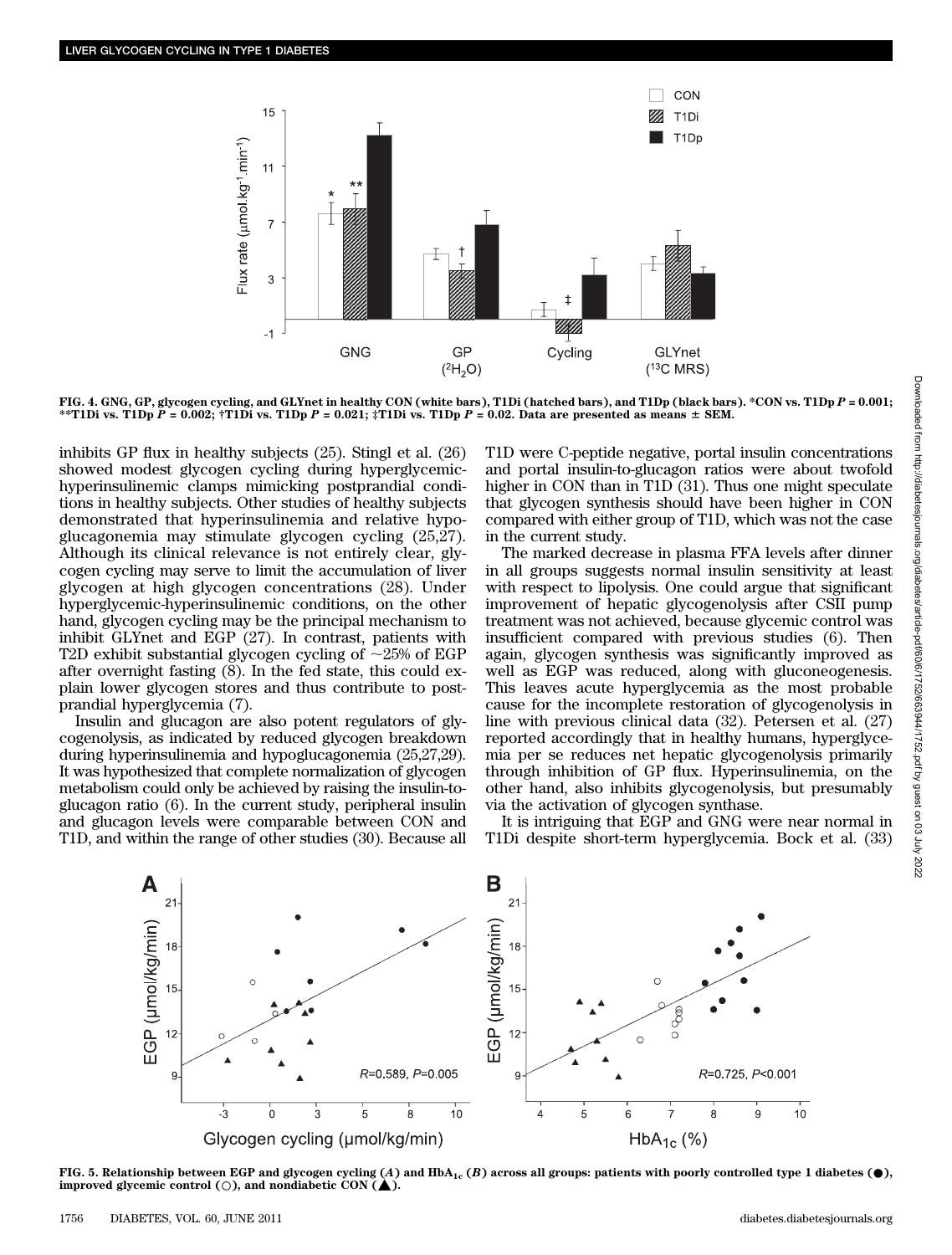showed in subjects with impaired fasting glucose that higher EGP as a result of GNG can be suppressed by portal insulin levels of  $\sim 300$  pmol/L, whereas glucose disposal was still lower than in subjects with normal fasting glucose. This indicates extrahepatic, but not hepatic insulin resistance. Bischof et al. (6) demonstrated that even during near normoglycemic long- and short-term control as induced by manually adjusted variable insulin infusion, patients with T1D displayed peripheral, but not hepatic, insulin resistance, as seen by normal EGP despite augmented contribution of GNG to glycogen synthesis. This could be partly because of not completely normalized control of immediate prandial glucose concentrations. Taken together, our data indicate that intensified glycemic control improved hepatic insulin resistance, whereas short-term hyperglycemia might have contributed to diminished peripheral insulin resistance.

Although EGP and GNG in T1Di could be restored to normal levels, glycogen metabolism failed to improve significantly, suggesting that some alterations might be irreversible in long-standing T1D. In T2D, there is evidence for a defect in the rapid suppression of hepatic glucose production by blood glucose (glucose effectiveness) (34,35). Hyperglycemia regulates hepatocellular G6P (36) in such a way that the maintenance of intracellular G6P homeostasis is achieved at the expense of aggravated hyperglycemia (glucose toxicity) (37). To this end, high G6P levels suppress the expression of glucokinase (36) but increase the expression of G6P (38). Since G6P, in concert with glucose (39), inactivates GP and thereby glycogenolysis, perturbation in the concentration of this metabolite might lead to declined glucose effectiveness in diabetes (40). Glycogen synthesis also might be negatively affected by the deranged sensitivity of GP to glucose because both elevation of G6P and inactivation of GP are needed to activate glycogen synthase in concert (40). Notably, inhibition of GP and activation of glycogen synthase are not necessarily coupled and coordinated in reciprocal fashion, as also demonstrated by increased glycogen cycling under hyperinsulinemia in healthy humans (27) and in insufficiently treated T2D (15) as well as in our T1Dp.

Other than the liver, the kidney also is able to release glucose into the circulation. In healthy humans, the kidney makes at most only a minor contribution to postabsorptive glucose homeostasis and accounts for 20–25% of wholebody glucose turnover only after 60-h fasting (41). Because both renal and hepatic glucose release are increased at least in T2D (42), our measurements may partly overestimate hepatic glucose production.

In healthy subjects, the  $^{2}H_{2}O/g$ lucuronide method yielded high signal-to-noise spectra and reliable  ${}^{2}$ H NMR enrichment data because of the abundance of urinary glucuronide. Based on previous studies (13,43–45), the low glucuronide yields in T1Di were unexpected and precluded a rigorous evaluation of fluxes for this group. Our previous experience is that T1Dp tend to generate the lowest yields of urinary glucuronides, in particular those with urinary glucose excretion. Supplemental figure 2 gives the individual fluxes of <sup>2</sup> H NMR spectra of urinary glucuronide following derivatization to monoacetone glucose. In CON, net hepatic glycogenolysis accounted for about one-third of EGP and glycogen cycling fluxes were minimal. EGP and gluconeogenic flux ranges were in good agreement with estimates from previous studies of overnight-fasted subjects (46). T1Dp presented a different profile of fasting hepatic glucose fluxes with greater EGP and hepatic

gluconeogenic rates but normal net hepatic glycogen hydrolysis fluxes as reported (47,48). Moreover, in T1Dp, glycogen cycling fluxes tended to be increased relative to CON. As a result of glycogen cycling, the contribution of hepatic glycogenolysis to EGP measured by  $^{13}$ C MRS  $(20 \pm 9\%)$  was significantly lower than the GP flux estimated by <sup>2</sup>H<sub>2</sub>O/glucuronide (43  $\pm$  8% of EGP). Thus, for T1Dp, the decoupling of GP flux from GLYnet means that the  ${}^{2}H_{2}O$  measurement per se may overestimate the fractional contribution of hepatic glycogenolysis to EGP. The  $^{2}$ H enrichment profile of glucose or glucuronide from  $^{2}$ H<sub>2</sub>O does not provide any independent information on glycogen cycling. Therefore, resolution of GP and glycogenolytic fluxes requires that the  ${}^{2}H_{2}O$  measurement be accompanied by an independent measurement of net glycogenolysis via  $13<sup>C</sup>$  MRS. Alternatively, these parameters can be resolved if the  ${}^{2}H_{2}O$  measurement is accompanied by an assay of UDPglucose synthesis flux via a primed infusion of labeled galactose (net glycogenolysis being estimated as the difference between the calculated GP and UDP-glucose synthesis rates).

For the T1Di, where both glucuronide and <sup>13</sup>C MRS data were obtained, EGP and GNG fluxes were reduced and matched those of healthy CON. Moreover, glycogen cycling fluxes were relatively low and reduced in comparison with those from the T1Dp. In T1D<sub>I</sub><sub>2</sub> GP fluxes (by  ${}^{2}H_{2}O$ ) glucuronide) reflected GLYnet (by  $^{13}$ C MRS) so that both methods gave consistent estimates of hepatic glycogenolytic contributions to EGP (27  $\pm$  8 by <sup>2</sup>H<sub>2</sub>O/glucuronide vs.  $35 \pm 17\%$  by <sup>13</sup>C MRS).

One limitation of this study is that CSII treatment did not normalize postprandial glycemia in T1Di. This is likely because of the high-carbohydrate liquid dinner, which was chosen to allow for comparison with previous studies in patients with T2D and nondiabetic humans. We also refrained from correcting blood glucose in very short time intervals by intravenous insulin to mimic the everyday life situation. Particularly, near-normoglycemic control with subcutaneous insulin infusions remains challenging during ingestion of an 823-kcal high-carbohydrate drink to maximize glycogen synthesis. In the face of different plasma glucose levels, hyperglycemia per se might have diminished glucose effectiveness, which can be restored even in poorly controlled T2D by short-term normoglycemia (35). Furthermore, portal vein insulin levels and insulin-to-glucagon ratios were likely lower in T1D than in CON, which will favor glycogenolysis. However, further raising of insulin doses would have markedly increased the risk of hypoglycemia in the T1Di. Nevertheless, improvement of glucose and insulin concentrations was sufficient to suppress both GNG and EGP in T1Di.

Taken together, poorly controlled T1D not only exhibits augmented fasting gluconeogenesis but also increased glycogen cycling. Intensified subcutaneous insulin treatment restores these abnormalities, indicating that hepatic glucose metabolism is not irreversibly altered even in long-standing T1D.

## ACKNOWLEDGMENTS

This study was supported in part by the Juvenile Diabetes Research Foundation International (JDRFI 1-2006-74), the European Foundation for the Study of Diabetes, the Schmutzler-Stiftung, the Skröder-Stiftung, the German Research Foundation (SFB 512), and the German Federal Ministry of Education and Research to the German Center for Diabetes Research.